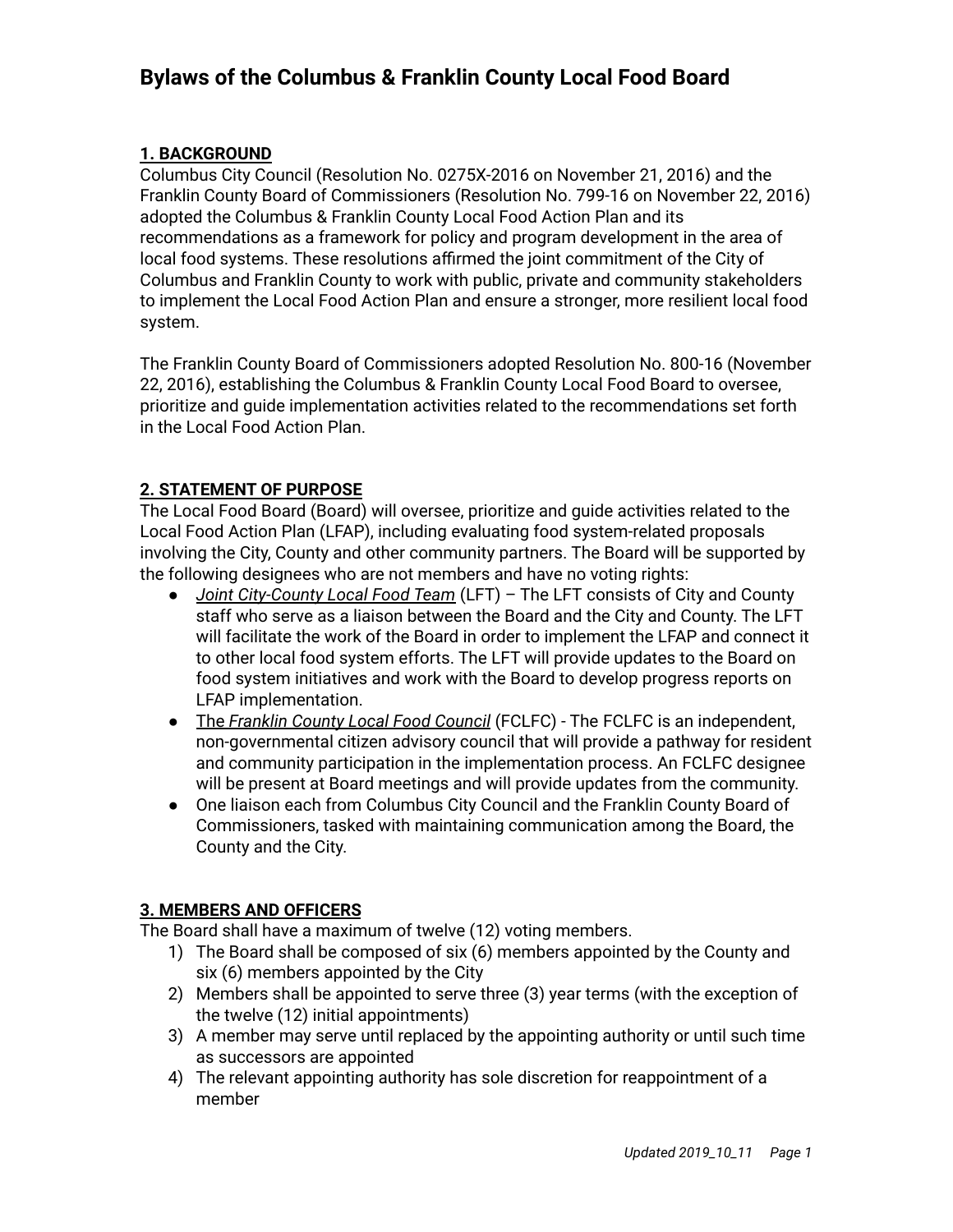# **Bylaws of the Columbus & Franklin County Local Food Board**

5) All members shall serve without compensation

The twelve (12) initial members shall be appointed for the following terms:

- Four (4) members shall be appointed for a term expiring December 31, 2017
- Four (4) for a term expiring December 31, 2018
- Four (4) for a term expiring December 31, 2019.

For the first year of the Board, the City and County will each designate a co-chair (for a total of two (2) co-chairs) to lead the Board. Thereafter, members shall organize by electing a Chairperson and Vice-Chairperson at the first meeting of each calendar year to serve for one (1) year or until a successor is appointed. Officers are entitled to vote.

CHAIRPERSON: The Chairperson shall assist the LFT with the managerial direction and facilitation of the Board and planning and running meetings. The chairperson will be responsible for issuing letters of support on behalf of the Board and communicating the Board's success, challenges and needs to elected officials and the LFT. The Chairperson shall encourage regular and timely attendance by each member.

VICE-CHAIRPERSON: The Vice-Chairperson shall serve as chair in the absence of the chair or when a motion involving the chair is being discussed.

The Board may form and sponsor Ad Hoc Teams tasked with implementing actions that support the LFAP. Once an Ad Hoc Team has been formed, the Board will identify (via volunteer or nomination and vote) a member to serve as Ad Hoc Team Sponsor.

AD HOC TEAM SPONSOR: An Ad Hoc Team Sponsor shall provide leadership and support to the designated Ad Hoc Team tasked with implementing actions that support the LFAP. The responsibilities of the Sponsor may include, but are not limited to (1) identifying and recruiting Ad Hoc Team members with assistance from the LFT and FCLFC, (2) attending Ad Hoc Team meetings, (3) marshaling resources to support the Ad Hoc Team's work, (4) engaging Board members and other local decision makers to overcome barriers to implementation, and (5) communicating progress, successes and challenges of the Ad Hoc Team to the Board and to local government.

The LFT shall facilitate the work of the Ad Hoc Teams, including coordination with the FCLFC and other relevant entities. The Board may vote to disband, expand, or combine Ad Hoc Teams as needed for the purpose of successful implementation.

### **4. MEETINGS**

The Board shall meet quarterly each year. Meetings will be scheduled in advance by the LFT. Each member is responsible for attending each meeting or providing timely notice to the LFT when unable to attend. Per ORC 121.22C, all meetings are public meetings open to the public at all times. No action shall take place by vote prior to any meeting.